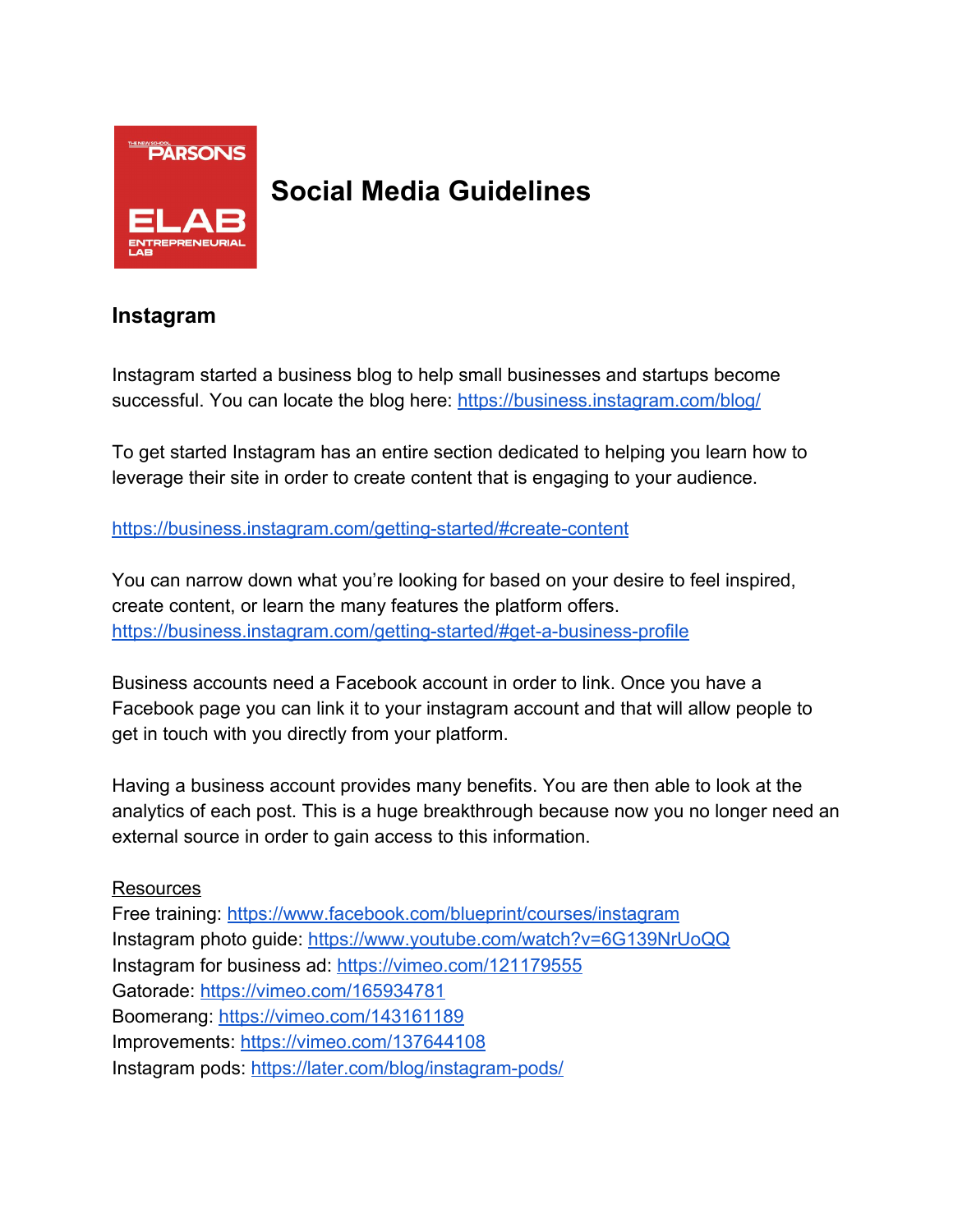# **Facebook**

Facebook is a necessary evil. With so much content going viral on the platform you never know what will be the next thing to drive traffic to your site.

Facebook is great because the majority of us have a Facebook account with people we may or may not consider to be our friends. This means you already have an audience. While they may not be interested in your product they may know someone who would be interested. When you already have real people that you can connect with this saves you time and money that could be used to advertise. In addition, facebook has its analytics built into the site. This allows you to see how posts are doing and keep on relying on A/B testing to see how things work out.

Resources Fake news:<https://vimeo.com/195753689> Events:<https://vimeo.com/184413445> 360 photos: <https://vimeo.com/170022869> Reactions<https://vimeo.com/156501944> FB Start:<https://vimeo.com/143899001> FB Start Application:<https://developers.facebook.com/fbstart/> FB Looking for Innovators: [https://www.facebook.com/business/news/innovation-spotlight-2017-were-looking-for-a-f](https://www.facebook.com/business/news/innovation-spotlight-2017-were-looking-for-a-few-good-innovators) [ew-good-innovators](https://www.facebook.com/business/news/innovation-spotlight-2017-were-looking-for-a-few-good-innovators)

## **Twitter**

If you make a business account for Twitter you are also able to see the stats of your tweets. Another benefit is that for each tweet you can look and see how that tweet is performing as well.

Twitter is great because it allows you to have a conversation and engage with people in a subtle way. You can also meet other businesses by participating in Twitter Chats that are relevant to your project.

Resources

Twitter Chat:<https://blog.bufferapp.com/twitter-chat-101> Twitter Dashboard:<https://blog.twitter.com/2016/introducing-twitter-dashboard-0>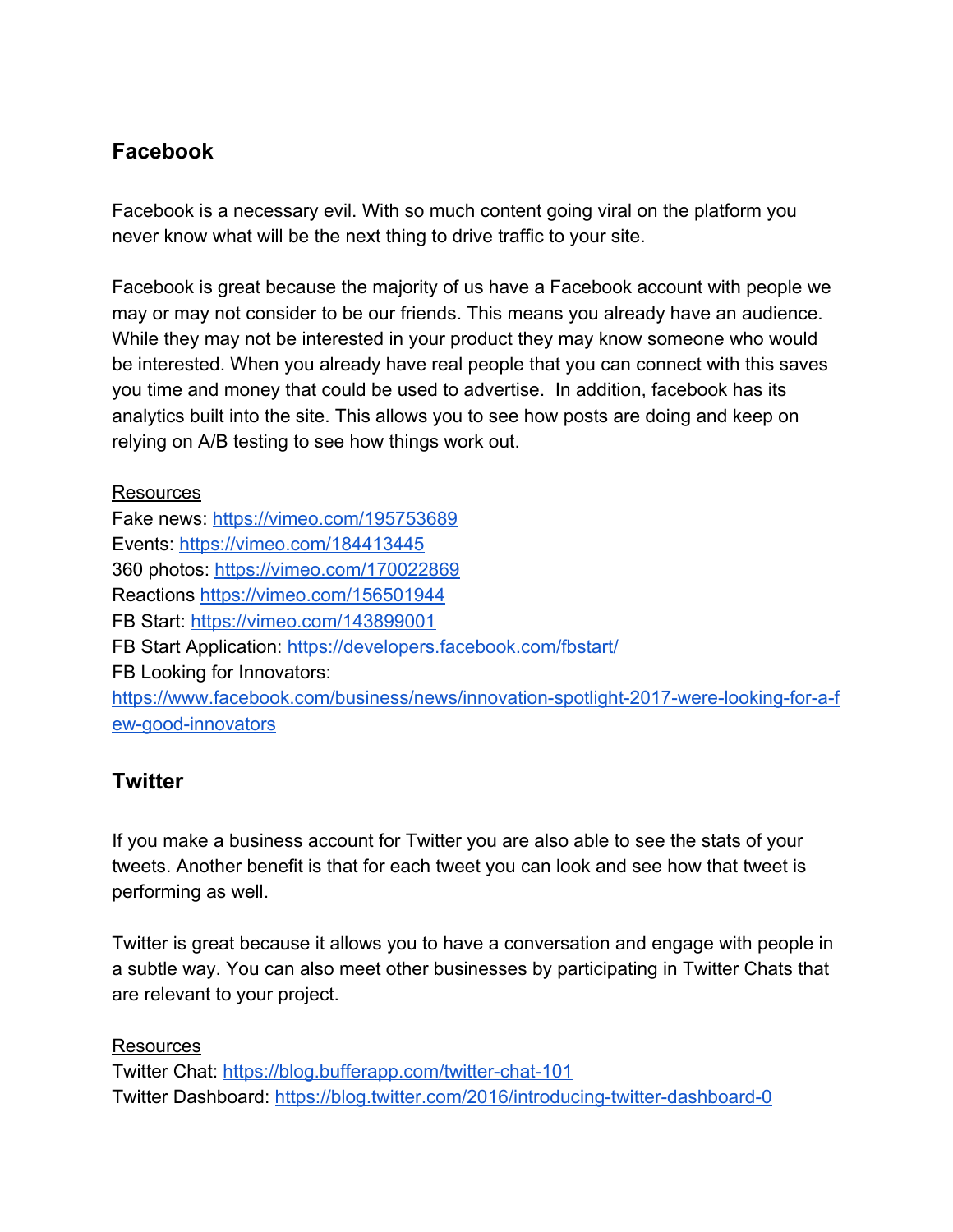Twitter Business:<https://business.twitter.com/en.html>

### **LinkedIn**

If this is the primary title you are holding you want to make sure you have a LInkedIn page so your business looks official and you can also show that you are the founder etc of said company.

LinkedIn can be great for networking, messaging people and even posting jobs.

Example Catalyst Wed Co:<https://www.linkedin.com/company-beta/7785831/>

# **Snapchat/Instagram Stories/Periscope/Going Live (Facebook and Instagram)**

Each of these platforms does the same thing. They allow you to see in real time what is happening around you. This can be about an event, a hard day you're having or anything at all. This allows people to engage with you on a more personal level and take them behind the scenes so they can be a part of your journey.

This is great because its real time and you can encourage people to join you at events, donate to your cause or support you in another way.

**Going live: <https://vimeo.com/192221148> Insta story: <https://vimeo.com/177180549> Facebook live: <https://vimeo.com/161793035> Periscope: <https://vimeo.com/128546436> Twitter: <https://blog.twitter.com/2016/go-live-on-twitter>**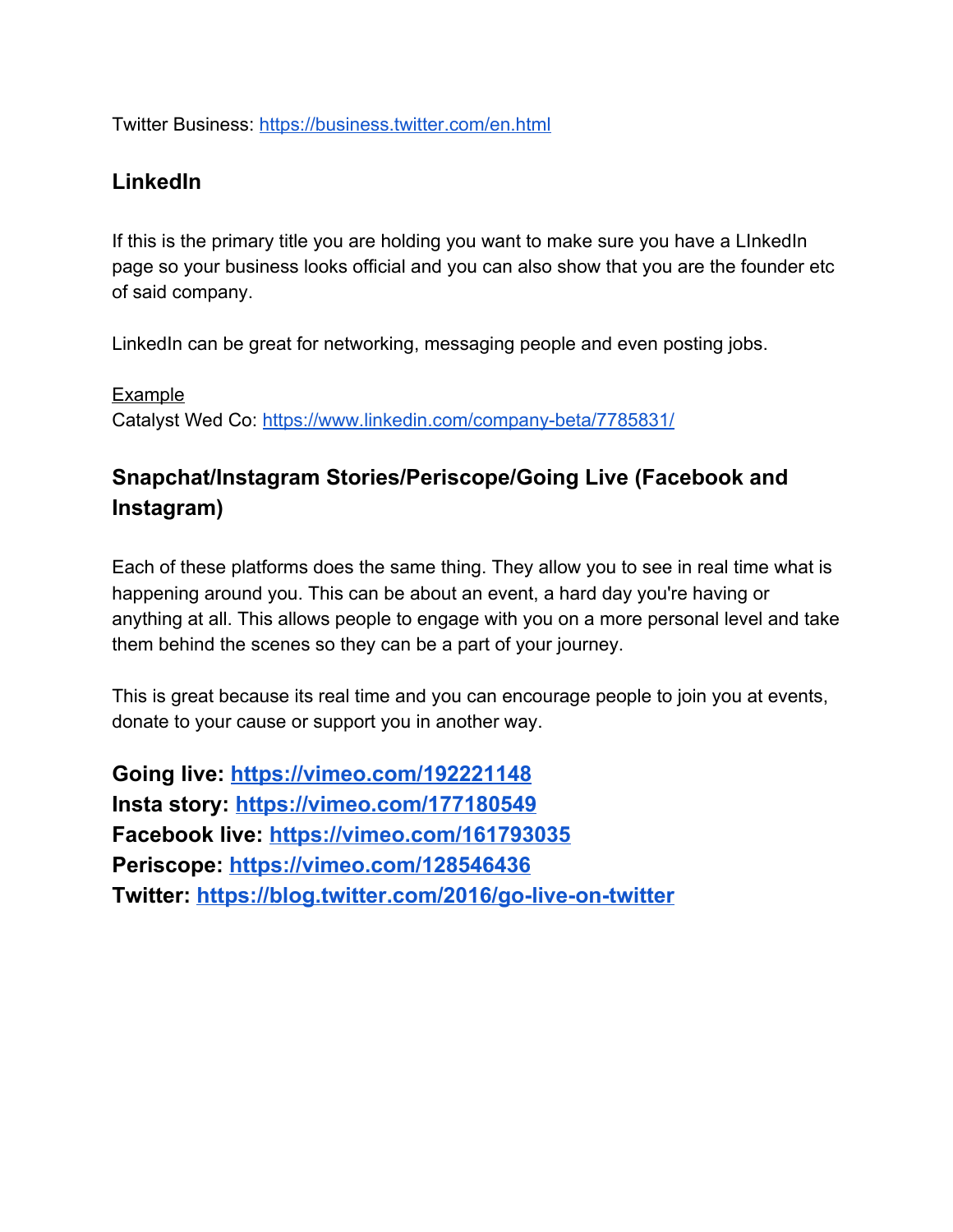# **Captions**

In this day and age autoplay is a major thing. 99% of videos we see on screens are muted. How do you engage with people? Besides having a killer opening sequence you can also use captions.

Captions allow for people to decide if they want to engage with a video regardless of what the content is. Facebook makes it easy to integrate captions. Instagram allows you to do the same thing, in addition to YouTube.

#### Resources

<http://www.readyinfluence.com/7-essential-facebook-video-optimization-tips-views/> [https://www.facebook.com/help/261764017354370?helpref=faq\\_content](https://www.facebook.com/help/261764017354370?helpref=faq_content) <https://support.google.com/drive/answer/1372218?hl=en> <https://support.google.com/youtube/answer/2734796?hl=en>

## **Thunderclap**

Thunderclap is a program that allows thousands of people to pledge their networks to a good cause. You can create a campaign asking people to support you and on a certain day and time a post will show on their social media networks asking people to take a look at your campaign.

Resources Thunderclap [https://www.thunderclap.it/\)](https://www.thunderclap.it/)

# **Exposure**

Don't be afraid to ask your friends for help. When you have content that you are promoting make sure your have it pinned to the top of your Facebook and Twitter pages.

If you feel open to it reach out to your friends for help. Make sure your post is public so everyone can see and then create a call to action asking people to support your campaign by sharing or retweeting it. The more eyes you can get on it the better. In addition, having that content pinned to the top of your pages with a high amount of engagement will reflect extremely well on you and your brand.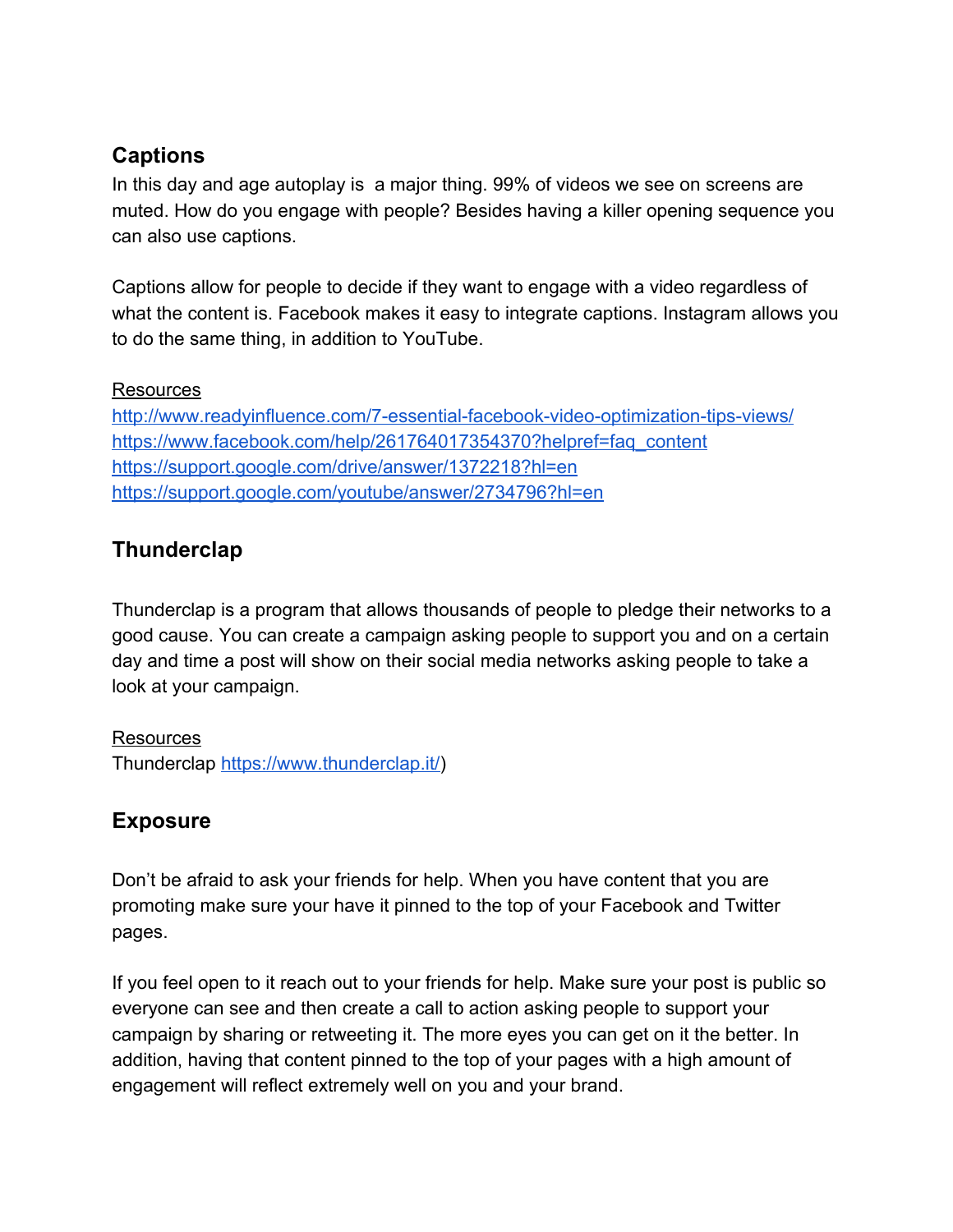How do you get this exposure and high engagement numbers? Message your friends with the post and ask if they would show their support for you by sharing or retweeting your post.

# **Advertising**

Facebook, Twitter and Instagram Ads. Talk about how they work, how they have changed, if they are worth it and how you can use them to your advantage.

**Resources** Wool and the Gang: <https://vimeo.com/161944676> Carousal:<https://vimeo.com/137184843> Twitter<https://vimeo.com/155550624>

ROI<https://blog.hootsuite.com/measure-social-media-roi-business/>

KPI<https://blog.hootsuite.com/social-media-kpis-key-performance-indicators/>

## **Networking**

As soon as you start emailing anyone in regards to your business make sure you log their information in a spreadsheet. As you progress this will allow you to go back and check your progress with them and potentially reach out to them if you need help.

Don't be afraid to reach out to people you don't know. 9/10 they will respond to your email even if it's to respond that they do not have time to answer or help you with the problem you are having. Remember, you don't get what you don't ask for.